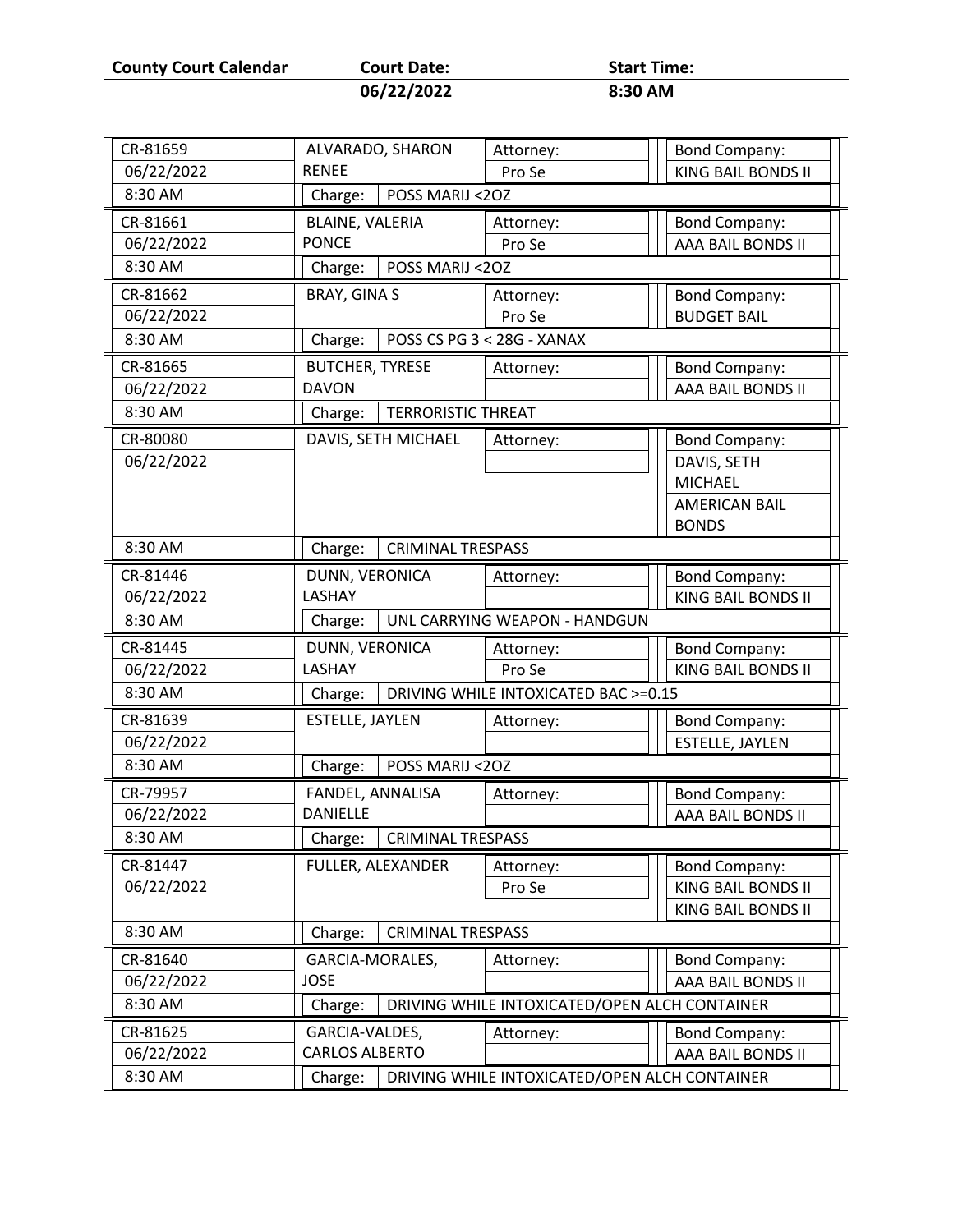**County Court Calendar Court Date:** Start Time:<br>06/22/2022 8:30 AM

**06/22/2022 8:30 AM**

| CR-81626   | <b>GRANT, CALEB</b>                                     | Attorney:                            | <b>Bond Company:</b>   |  |  |  |
|------------|---------------------------------------------------------|--------------------------------------|------------------------|--|--|--|
| 06/22/2022 |                                                         |                                      | AAA BAIL BONDS II      |  |  |  |
| 8:30 AM    | Charge:                                                 | DRIVING WHILE INTOXICATED BAC >=0.15 |                        |  |  |  |
| CR-81691   | <b>GRANT, CALEB</b>                                     | Attorney:                            | <b>Bond Company:</b>   |  |  |  |
| 06/22/2022 |                                                         |                                      | AAA BAIL BONDS II      |  |  |  |
| 8:30 AM    | ASSAULT CAUSES BODILY INJURY FAMILY VIOLENCE<br>Charge: |                                      |                        |  |  |  |
| CR-81627   | <b>GRIFFIN, SCOTT RAY</b>                               | Attorney:                            | <b>Bond Company:</b>   |  |  |  |
| 06/22/2022 |                                                         |                                      | <b>BUDGET BAIL</b>     |  |  |  |
| 8:30 AM    | Charge:<br>POSS MARIJ <20Z                              |                                      |                        |  |  |  |
| CR-81628   | <b>GRIFFIN, SCOTT RAY</b>                               | Attorney:                            | <b>Bond Company:</b>   |  |  |  |
| 06/22/2022 |                                                         |                                      | <b>BUDGET BAIL</b>     |  |  |  |
| 8:30 AM    | Charge:                                                 | DRIVING WHILE INTOXICATED BAC >=0.15 |                        |  |  |  |
| CR-81670   | JOHNSON, PRESTON                                        | Attorney:                            | <b>Bond Company:</b>   |  |  |  |
| 06/22/2022 | <b>EUGENE</b>                                           | Pro Se                               | <b>BUDGET BAIL</b>     |  |  |  |
| 8:30 AM    | DRIVING WHILE INTOXICATED 2ND<br>Charge:                |                                      |                        |  |  |  |
| CR-81641   | KEY, JOSIAH                                             | Attorney:                            | <b>Bond Company:</b>   |  |  |  |
| 06/22/2022 | KENLEIGH-WAYLAN                                         |                                      | AAA BAIL BONDS II      |  |  |  |
| 8:30 AM    | UNL CARRYING WEAPON<br>Charge:                          |                                      |                        |  |  |  |
| CR-81642   | KEY, JOSIAH                                             | Attorney:                            | <b>Bond Company:</b>   |  |  |  |
| 06/22/2022 | <b>KENLEIGH-WAYLAN</b>                                  |                                      | AAA BAIL BONDS II      |  |  |  |
| 8:30 AM    | POSS MARIJ <20Z<br>Charge:                              |                                      |                        |  |  |  |
| CR-81649   | SMITH, ANTOUINE                                         | Attorney:                            | <b>Bond Company:</b>   |  |  |  |
| 06/22/2022 | <b>DREMAR</b>                                           | Pro Se                               | <b>BUDGET BAIL</b>     |  |  |  |
| 8:30 AM    | THEFT PROP >=\$100<\$750<br>Charge:                     |                                      |                        |  |  |  |
| 78408      | SMITH, TROY NEIL                                        | Attorney:                            | <b>Bond Company:</b>   |  |  |  |
| 06/22/2022 |                                                         |                                      | <b>KING BAIL BONDS</b> |  |  |  |
| 8:30 AM    | POSS MARIJ <20Z<br>Charge:                              |                                      |                        |  |  |  |
| CR-81650   | THOMAS, RONJIQUE                                        | Attorney:                            | <b>Bond Company:</b>   |  |  |  |
| 06/22/2022 | <b>DOMINIQUE</b>                                        |                                      | AAA BAIL BONDS II      |  |  |  |
| 8:30 AM    | Charge:<br>UNL CARRYING WEAPON                          |                                      |                        |  |  |  |
| CR-81618   | TOLEDO, EVELIO                                          | Attorney:                            | <b>Bond Company:</b>   |  |  |  |
| 06/22/2022 |                                                         | Pro Se                               | AAA BAIL BONDS II      |  |  |  |
| 8:30 AM    | Charge:                                                 | DRIVING WHILE INTOXICATED 2ND        |                        |  |  |  |
| CR-81481   | TURNER, DEVANTE                                         | Attorney:                            | <b>Bond Company:</b>   |  |  |  |
| 06/22/2022 | <b>JAQUEL</b>                                           | Pro Se                               | <b>BUDGET BAIL</b>     |  |  |  |
| 8:30 AM    | Charge:<br>POSS MARIJ <20Z                              |                                      |                        |  |  |  |
| CR-81482   | TURNER, DEVANTE                                         | Attorney:                            | <b>Bond Company:</b>   |  |  |  |
| 06/22/2022 | <b>JAQUEL</b>                                           | Pro Se                               | <b>BUDGET BAIL</b>     |  |  |  |
| 8:30 AM    | Charge:                                                 | UNL CARRYING WEAPON - HANDGUN        |                        |  |  |  |